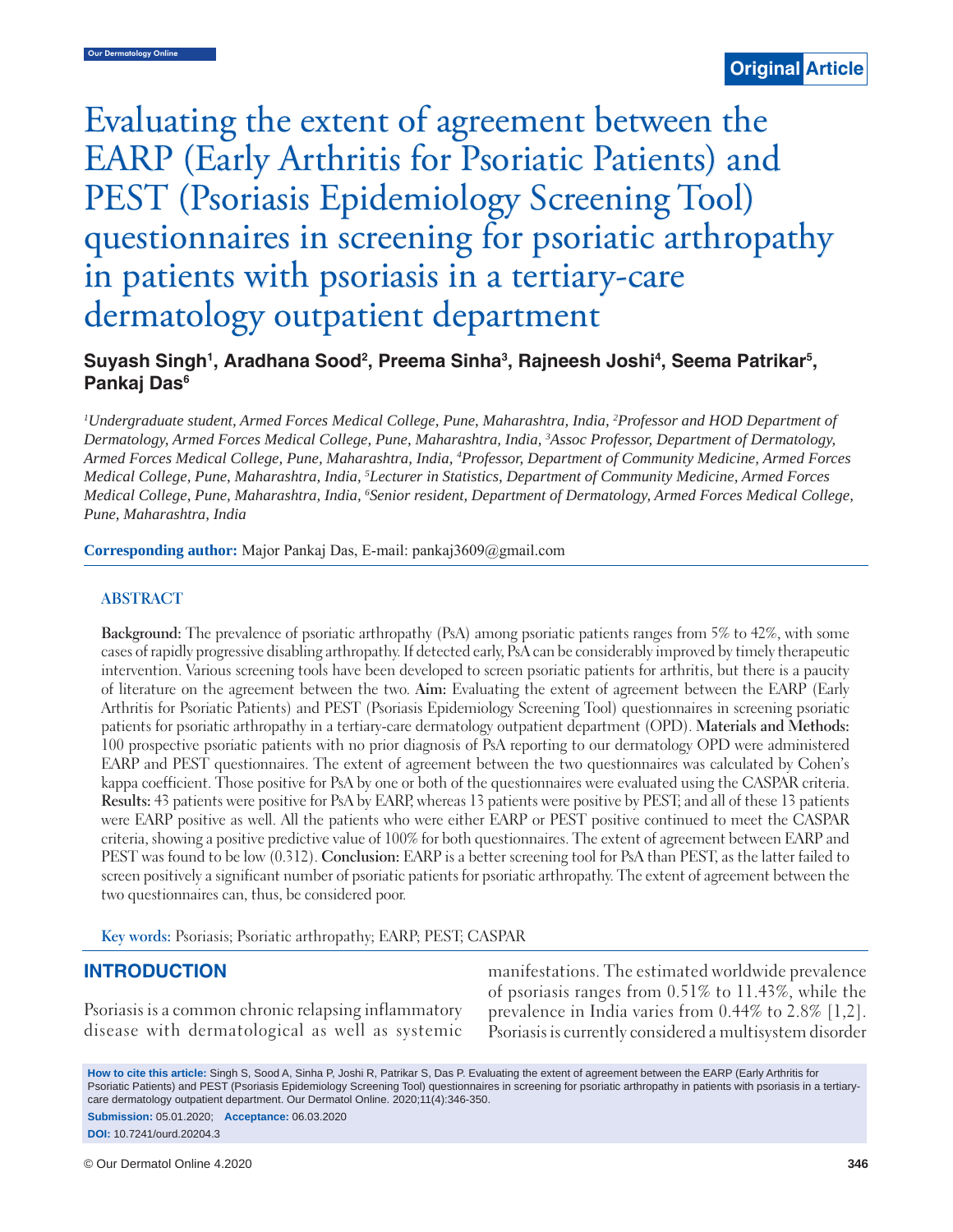with chronic inflammation linked with psoriatic arthropathy, obesity, hypertension, dyslipidemia, and insulin resistance [3]. Psoriatic arthropathy can be acutely disabling, leading to a poor quality of life  $(OoL)$ .

There is now enough evidence to believe that early diagnosis of PsA may prevent disabling arthropathy [4]. Since, in most patients with psoriasis, skin lesions precede those of joint involvement, dermatologists are at an advantageous position to screen patients for PsA [5]. In the past few years, numerous screening tools for PsA detection have been devised: Toronto Psoriatic Arthritis Screening Questionnaire-II (TOPAS-II), Psoriatic Arthritis Screening and Evaluation (PASE), Psoriasis Epidemiology Screening Test (PEST), and Early Arthritis for Psoriasis Patients (EARP) [6]. Among the above four, EARP and PEST are simple, self-administered, and easy-to-use questionnaires that can be used in busy dermatology OPDs to screen patients for PsA (Tables 1 and 2). We tested the extent of agreement between these two questionnaires in a tertiary-care dermatology center in western India and their positive predictive values.

# **MATERIALS AND METHODS**

## **Study Design**

The following cross-sectional study was conducted in one of the tertiary care dermatology OPDs in western

|  | <b>Table 1:</b> EARP questionnaire (scores of 3 or above are positive). |
|--|-------------------------------------------------------------------------|
|--|-------------------------------------------------------------------------|

| Question                                                                                         | Yes | No       |
|--------------------------------------------------------------------------------------------------|-----|----------|
| Do your joints hurt?                                                                             |     | $\Omega$ |
| Have you taken anti-inflammatory more than twice a week for<br>joint pain in the last 03 months? |     | O        |
| Do you wake up at night because of low back pain?                                                |     | $\Omega$ |
| Do you feel stiffness in your hands for more than 30 minutes<br>in the morning?                  |     |          |
| Do your wrists and fingers hurt?                                                                 |     | U        |
| Do your wrists and fingers swell?                                                                |     | $\Omega$ |
| Does one finger hurt and swell for more than 03 days?                                            |     | $\Omega$ |
| Does your Achilles tendon swell?                                                                 |     | $\Omega$ |
| Do your feet or ankles hurt?                                                                     |     | U        |
| Do your elbow or hips hurt?                                                                      |     |          |

**Table 2:** PEST questionnaire (scores of 3 or above are positive).

| <b>Question</b>                                                                                 | Yes | N٥       |
|-------------------------------------------------------------------------------------------------|-----|----------|
| Have you ever had a swollen joint (or joints)?                                                  |     | $\Omega$ |
| Has a doctor ever told you that you have arthritis?                                             |     | O        |
| Do your finger nails or toe nails have holes or pits?                                           |     | $\Omega$ |
| Have you had pain in your heel?                                                                 |     | $\Omega$ |
| Have you had a finger or toe that was completely swollen and<br>painful for no apparent reason? |     |          |

India from September 2018 to March 2019. Ethical approval was obtained from an institutional ethical committee. 100 patients were selected from the dermatology OPD over a period of 6 months according to the inclusion and exclusion criteria of the study.

#### **Inclusion Criteria**

All diagnosed cases of psoriasis visiting the dermatology OPD were included in the study.

## **Exclusion Criteria**

All previously diagnosed cases of psoriatic arthropathy, rheumatoid arthritis, gout, and other rheumatic diseases were excluded from the study.

#### **Methodology**

The participants were provided with an informed assent sheet highlighting the purpose, methodology, risks, benefits, and confidentiality of the study as well as the right to refuse participation. All patients willing to participate and having met the inclusion and exclusion criteria and filled a written informed consent were enrolled in the study. The enrolled patients were asked to fill EARP and PEST questionnaires along with a predesigned basic disease data sheet. Parents were asked to consent and fill the questionnaires on behalf of patients younger than 18. Patients scoring positive in either the EARP or PEST questionnaire or both underwent radiography, and were tested for RA factor in order to meet the CASPAR criterion of psoriatic arthropathy (Table 3).

#### **Statistical Analysis**

Data analysis was performed using the software SPSS Statistics for Windows, version 20.0. Armonk, NY: IBM Corp. The extent of agreement between the results of the two questionnaires was calculated by Cohen's kappa coefficient.

## **Ethics Statement**

Ethical approval was obtained from an institutional ethical committee.

## **RESULTS**

Of the 100 patients enrolled in our study, 76 were males and 24 were females. The mean age was 47 years,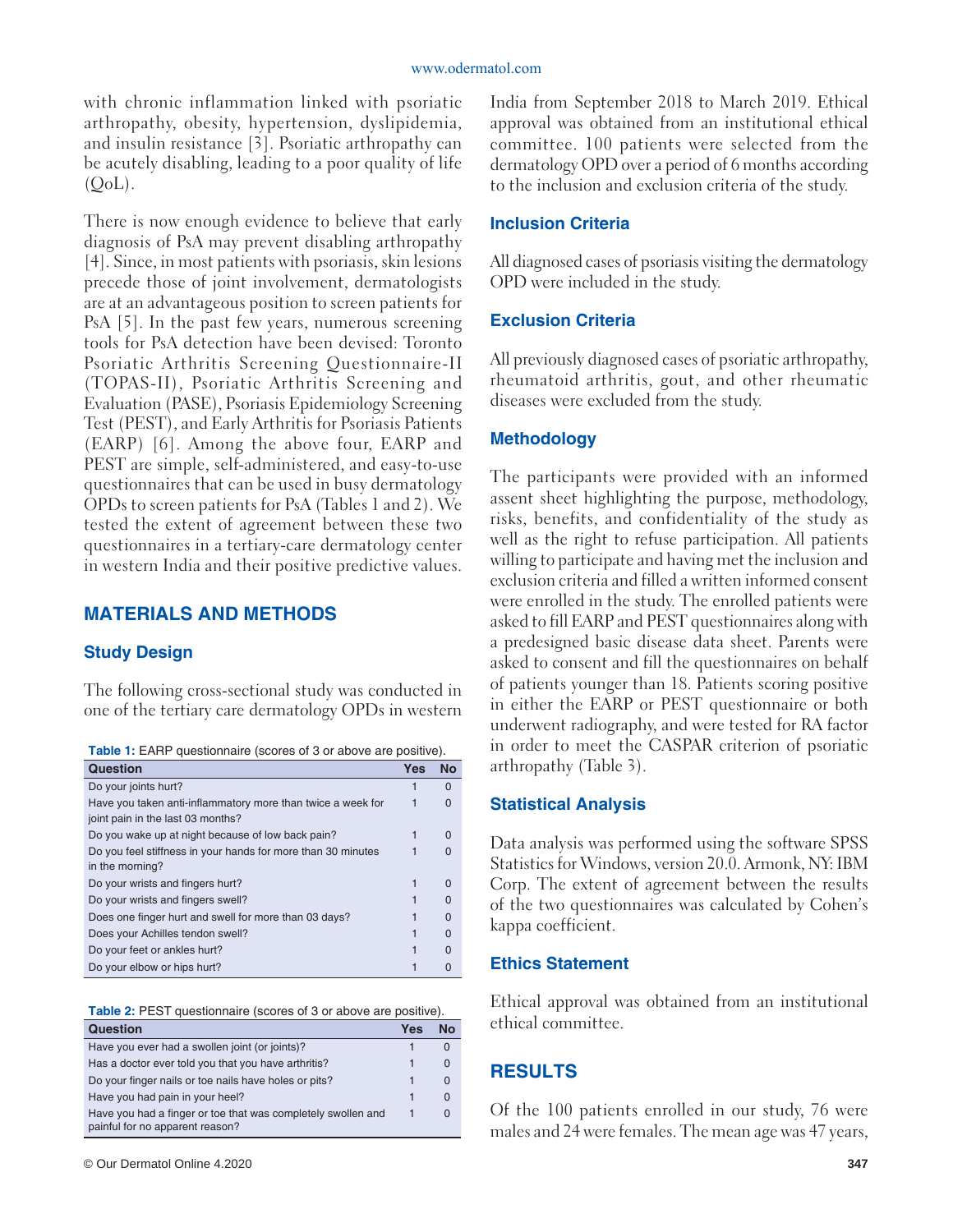#### www.odermatol.com



**Figure 1:** Distribution of patients according to the part of the body affected by psoriatic lesions.



**Figure 2:** Distribution of patients according to nail changes.

ranging between 9 and 79 years. The patients had been suffering from psoriasis for an average duration of 7 years, with a minimum and maximum duration of 40 days and 31 years, respectively.

The distribution of patients according to the sites affected by psoriatic lesions is depicted in Fig. 1. 40% of the patients were found to have changes in nail structure and architecture, which are associated with psoriasis. The distribution of patients according to the type of nail involvement is shown in Fig. 2. 45% of the patients reported to suffer from some type of joint pain. The distribution of patients according to the different joints involved is shown in Fig. 3. Joint pain had a progressive course in 22% of the patients. 40% of the patients had stiffness of the joints at some point of time during the day. Among them, 34% complained of joint stiffness in early morning hours; 12% while asleep; and 8% and 2% complained of most joint stiffness during afternoon and evening hours, respectively. In an analysis of the EARP and PEST questionnaires, 43 out of the 100 enrolled patients scored positive for EARP  $(\geq 3)$ , while 13 patients scored positive for PEST  $(\geq 3)$ ; all of these 13 patients were EARP positive as well. All those

|                                                  | <b>Table 3:</b> The Classification Criteria for Psoriatic Arthritis |
|--------------------------------------------------|---------------------------------------------------------------------|
| (CASPAR) for diagnosis of psoriatic arthropathy. |                                                                     |

| Criteria                                                                                                                                                               | <b>Point value</b> |
|------------------------------------------------------------------------------------------------------------------------------------------------------------------------|--------------------|
| <b>Current psoriasis</b>                                                                                                                                               | $\mathcal{P}$      |
| Personal history of psoriasis                                                                                                                                          |                    |
| Family history of psoriasis                                                                                                                                            |                    |
| Typical psoriatic nail dystrophy (onycholysis, pitting,                                                                                                                |                    |
| hyperkeratosis)                                                                                                                                                        |                    |
| Negative rheumatoid factor                                                                                                                                             |                    |
| Current dactylitis or history of dactylitis (recorded by                                                                                                               |                    |
| rheumatologist)                                                                                                                                                        |                    |
| Hand or foot plain radiography: evidence of juxta-articular<br>new bone formation, appearing as ill-defined ossification<br>near joint margins (excluding osteophytes) |                    |

who were either EARP or PEST positive continued to meet the CASPAR criteria, which is the gold standard for diagnosis of PsA, showing a positive predictive value of 100%. The extent of agreement between EARP and PEST, as calculated by Cohen's kappa coefficient, was 0.312. In our study, EARP was superior to PEST, as PEST failed to screen positively a significant number of psoriatic patients for psoriatic arthropathy.

#### **DISCUSSION**

Psoriasis is one of the most common diseases examined in dermatology OPDs. Chronic systemic inflammation associated with psoriasis results in its association with metabolic syndrome, in complications, and in psoriatic arthropathy. The prevalence of inflammatory arthritis in the general population is 2–3%, whereas the prevalence in psoriasis is 6–42% [7]. The prevalence of psoriasis in the world population is estimated at 2–3%. Depending on genetic susceptibility and the geographic region, the prevalence of PsA ranges from 5% to 42% [8]. In a multiethnic retrospective study conducted at a rheumatology and dermatology referral center in Singapore, PsA was found to be significantly more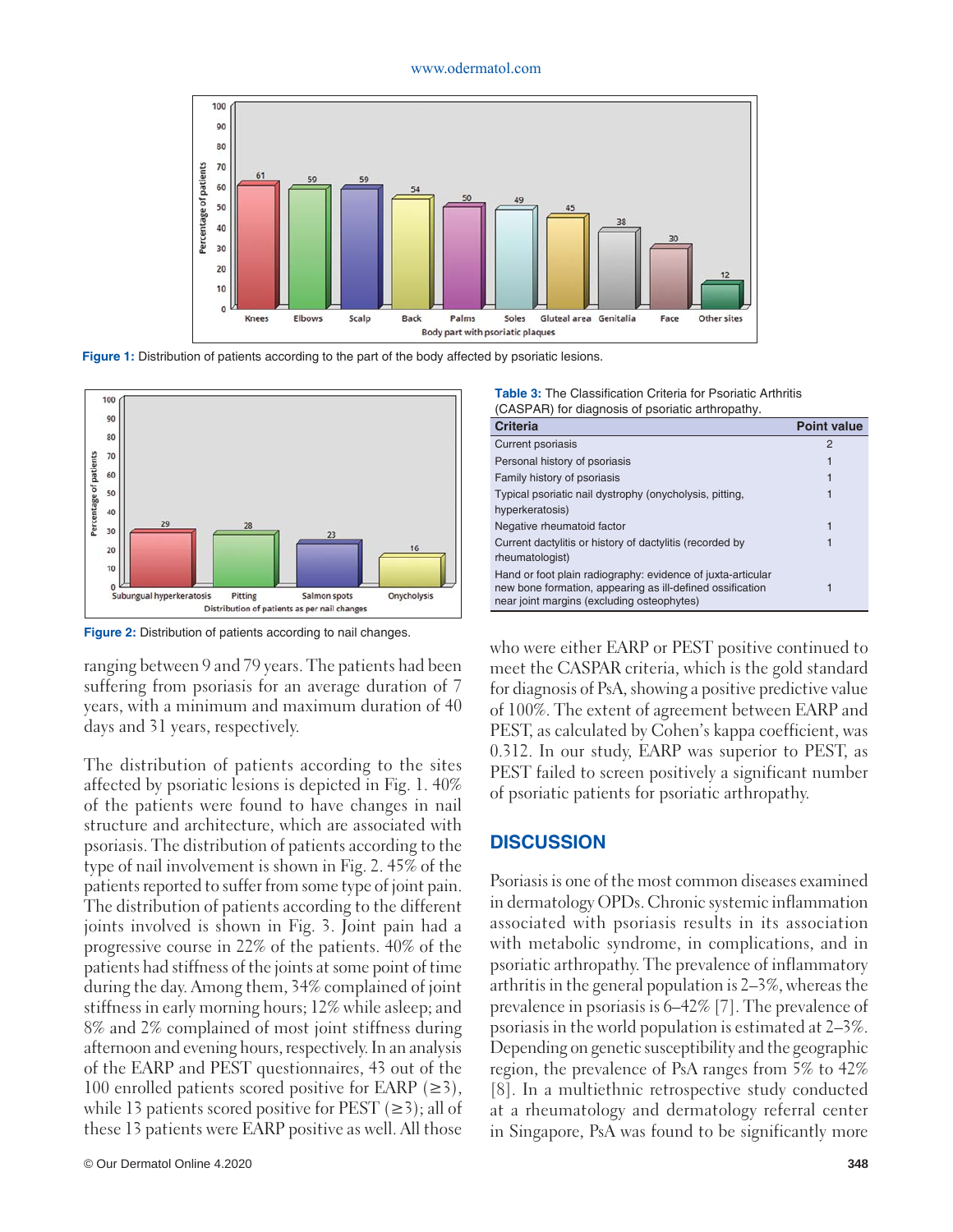

**Figure 3:** Distribution of patients according to joint involvement.

common among the Indian population as compared to people of other ethnicities  $(p < 0.000001)$  [9].

The spectrum of disease activity of PsA ranges from a benign course with mild symptoms to a rapidly destructive course resulting in permanent disability and a poor QoL [10]. In 75% of the patients, psoriatic skin lesions preceded joint symptoms, proving the appropriateness of diagnosing PsA in dermatology OPDs [8]. Presently, the gold standard for diagnosing PsA is the CASPAR criteria, which have a sensitivity of 91.4% and a specificity of 98.7% [11]. The CASPAR criteria were designed to be used by physicians and investigators, and requires serological testing of RA factor and bone radiography to have all its criteria met. A busy dermatology OPD may preclude dermatologists from asking each and every psoriatic patient about joint symptoms. Moreover, patients may not associate joint symptoms with psoriasis and may be less likely to report joint pain to a dermatologist, instead receiving drugs and alternative medicine for undiagnosed PsA from other sources, leading to a delayed diagnosis and the negative consequences of PsA. EARP and PEST are simple, objective, and self-administered screening tools that can help with screening psoriatic patients for PsA in dermatology OPDs. However, there have only been a few studies comparing the whole variety of these tools. We tested these screening tools in our dermatology OPD for their extent of agreement and positive predictive values. In our study, 76% of the subjects were males, as compared to 85% in Prasad et al. [12], 63% in Kumar et al. [13], and 51% in Karreman et al. [5]. The mean age of the patients in our study was 47 years, as compared to 33.1 years in Kumar et al. [13] and 55.7 years in Karreman et al. [5]. The average duration of psoriasis

in our study was found to be less (7 years) than in other studies: 9.88 years in Kumar et al. [13] and 20.7 years in Karreman et al. [5]. Joint involvement in our study was classified according to Moll and Wright's criteria: polyarthritis (32%), spondyloarthropathy (31%), asymmetric oligoarthritis (28%), predominant distal interphalangeal (DIP) joint involvement (24%), and arthritis mutilans (1%). Kumar et al. reported that the most common pattern of PsA is polyarthritis (58%), followed by spondyloarthropathy (49%), asymmetric oligoarthritis (21%), predominant DIP arthritis (3%), and arthritis mutilans (1%) [13]. Nail involvement is an often-overlooked manifestation of psoriasis and affects approximately 10–78% of psoriatic patients, with 5–10% suffering from isolated nail psoriasis [14]. Our study showed that 40% of the psoriasis patients had nail structure and architecture changes: subungual hyperkeratosis (29%), pitting (28%), salmon spots (23%), and onycholysis (16%). Prasad et al. [12] reported that the most common nail change is pitting, followed by subungual hyperkeratosis; while Kumar et al. [13] found pitting to be the most common, followed by onycholysis and subungual hyperkeratosis. In our study, 41.8% of the patients with psoriatic arthropathy had nail changes. The reported frequency of nail involvement in patients with PsA is 87% according to Kumar et al. [13] and 63% according to Scher et al. [15]. Our study showed that EARP was superior to PEST, as PEST failed to screen positively a significant number of psoriatic patients for psoriatic arthropathy.

Our study was limited to the small sample of 100 patients. Moreover, we were not able determine the true and false negatives of the two questionnaires, since we did not further evaluate the subjects who were screened